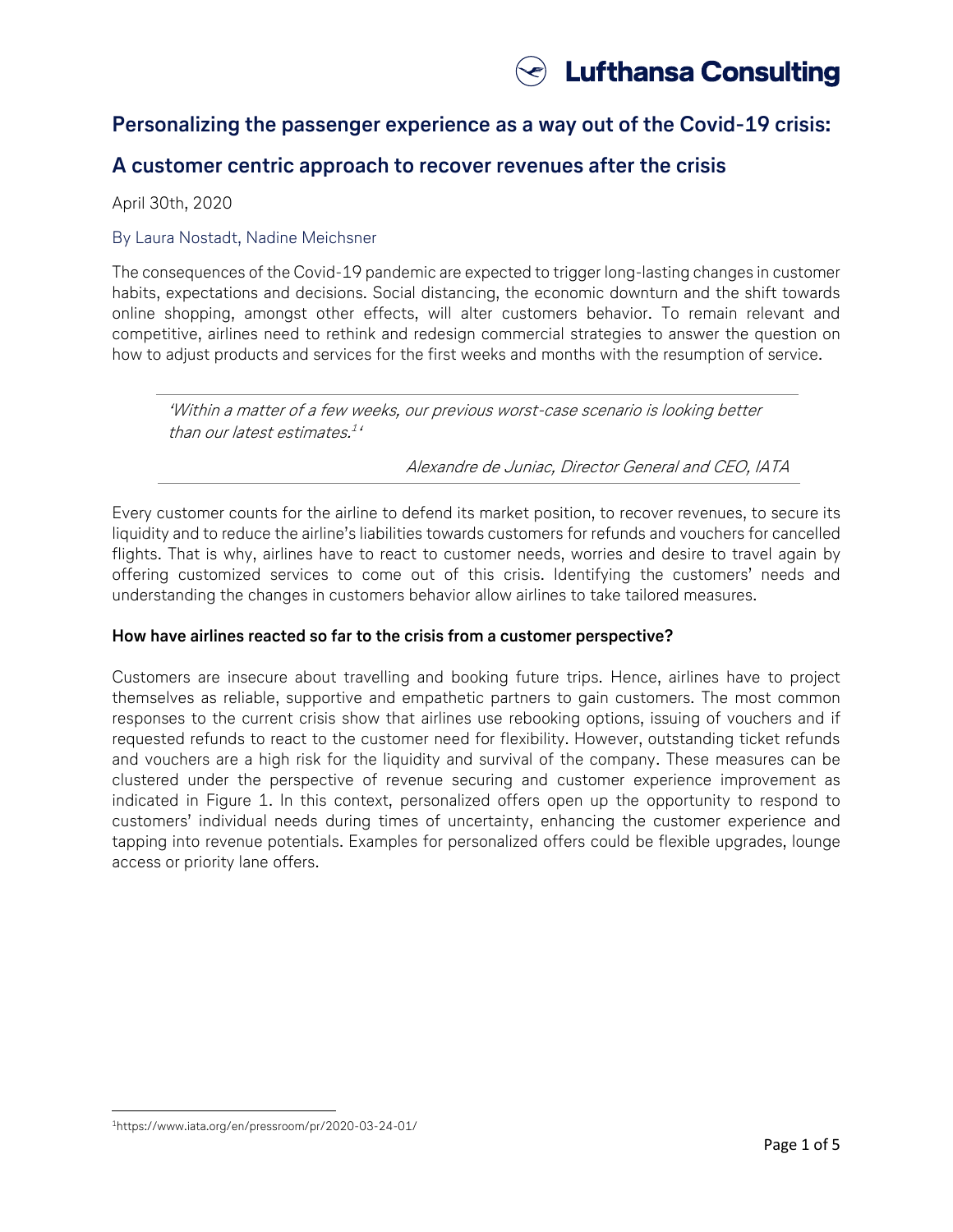

*Figure 1 Analysis of possible crisis measures (Source: LH Consulting)*



# **Why focus on personalization now?**

Personalization has been one of the hottest topics across industries, having significantly shaped both airline consumers' and senior management's expectations. Global champions, such as Amazon and Netflix, essentially initiated the shift from a product-focused to a customer-focused business strategy by leveraging the ability of personalization to drive increased relevance, loyalty and spend.

While the aviation industry has acknowledged personalization as a leading trend in recent years, many airlines are yet to create a truly customer-centric travel journey. This results in massive untapped revenue potential and a sub-optimal customer experience. The Edelman Trust Barometer 2019 has shown that personalized offers can increase consumer trust, an asset currently at stake for many airlines due to the crisis<sup>2</sup>. Giving the customer the opportunity to personalize experiences along the travel journey allows airlines the flexibility to adapt to changing travelers' demand, to position themselves as trustworthy partners in times of uncertainties and to maximize revenues. Lufthansa Consulting's project experience has shown that ancillary revenue can be increased by 30% through unbundling of services. Therefore, a first step towards more personalization can be the introduction of further ancillary services to create more customer choices and to recover revenues after the crisis.

#### **How can an airline identify its customers' needs?**

The key is to leverage the customer insights in order to define a strategy to evolve from the 'segments of many' to the 'segment of one'. With Lufthansa Consulting's proven 'Persona Building' approach, travelers' needs can be structurally assessed by defining an airline's target personas. Building on profound project know-how, six dimensions were defined to understand the underlying rationale of traveler choices. Powerful customer intelligence for personalized product and service enhancements can be created through the connection of the six dimensions and customer data.

 $\overline{a}$ 

<sup>2</sup>Edelman Trust Barometer 2019: Special Report on Brands We Trust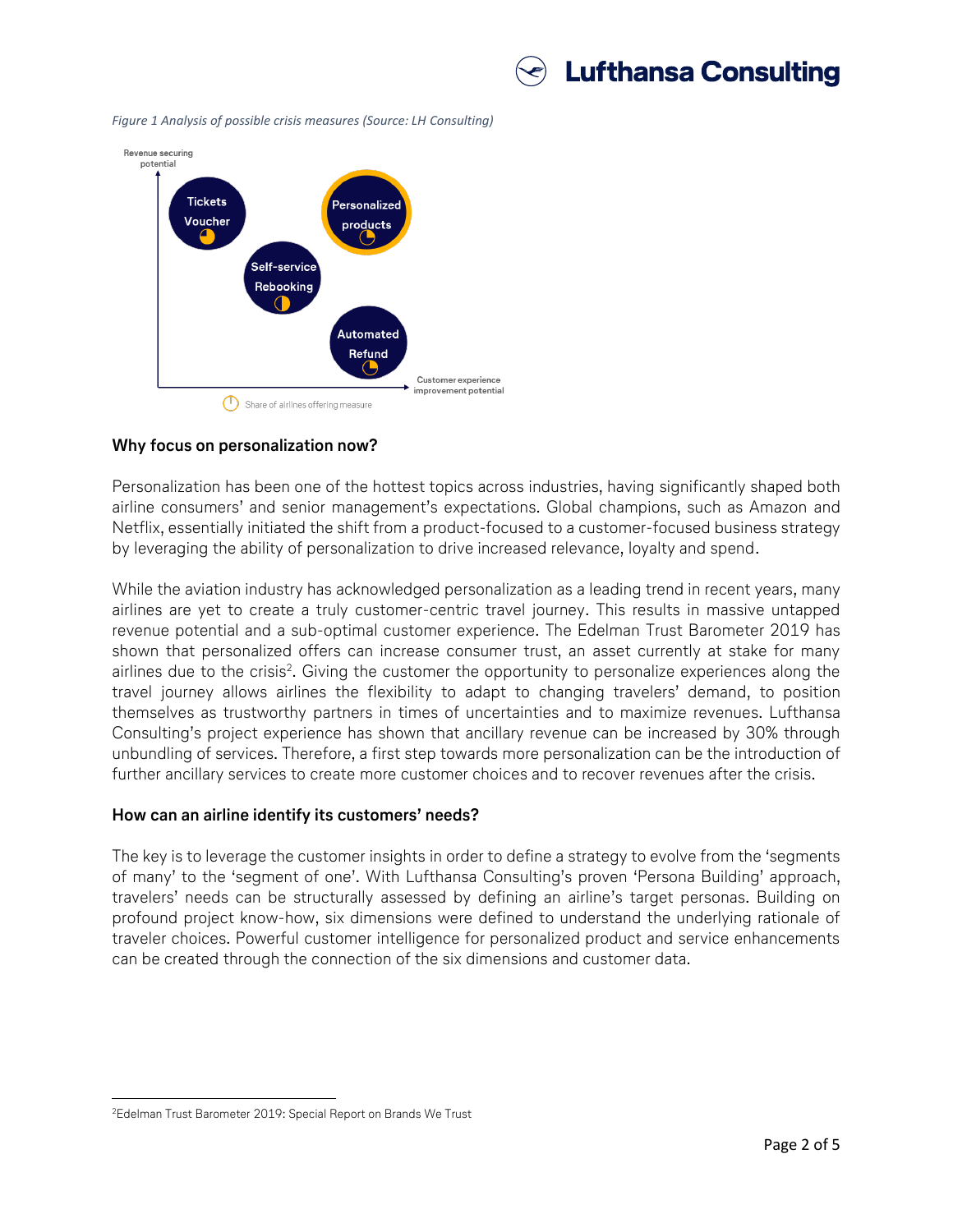

*Figure 2 The Six dimensions of new Persona-Building (Source: LH Consulting)*



#### **What do travelers of tomorrow desire?**

The amount of customer interactions and feedback has been extremely high since the crisis, granting access to valuable customer data. Based on these insights, airlines should radically re-think established strategic customer segments by either adapting their definition of target customers or creating a set of new traveler personas. Lufthansa Consulting has identified six key traveler demands becoming more significant after the Covid-19 epidemic:

- 1. **Staying healthy**
- 2. **Financial security**
- 3. **More flexibility**
- 4. **Memorable moments**
- 5. **Modular corporate offers**
- 6. **Reachability anywhere**

As a first step in the crisis recovery process, it is crucial to listen to the voice of the customer to identify quickly changing needs. Airlines could respond to the top six traveler demands as follows:

# 1. Airlines can offer more hygienic measures

Travelers are expected to be wary of infection when traveling for the foreseeable future. The implementation of automated queue management during boarding, security controls, customs and passport controls will increase customers' trust in travelling. Also, the focus on passengers' hygiene and sanitisation during the inflight experience and on ground will play a role for customers in booking future trips. With social distancing continuing to be practiced rigorously, travelers' willingness to pay for more distance on the plane is projected to increase, which is a revenue opportunity for airlines.

# 2. Airlines can offer insurance products

Reacting to the need for more financial security is an opportunity to explore the selling of insurances to gain customers confidence in booking trips. Also, a shift in booking channels towards the airline website could be an opportunity for airlines to gain trust as customers value direct interaction with the airline and perceive the brand as an insurance for booking future trips.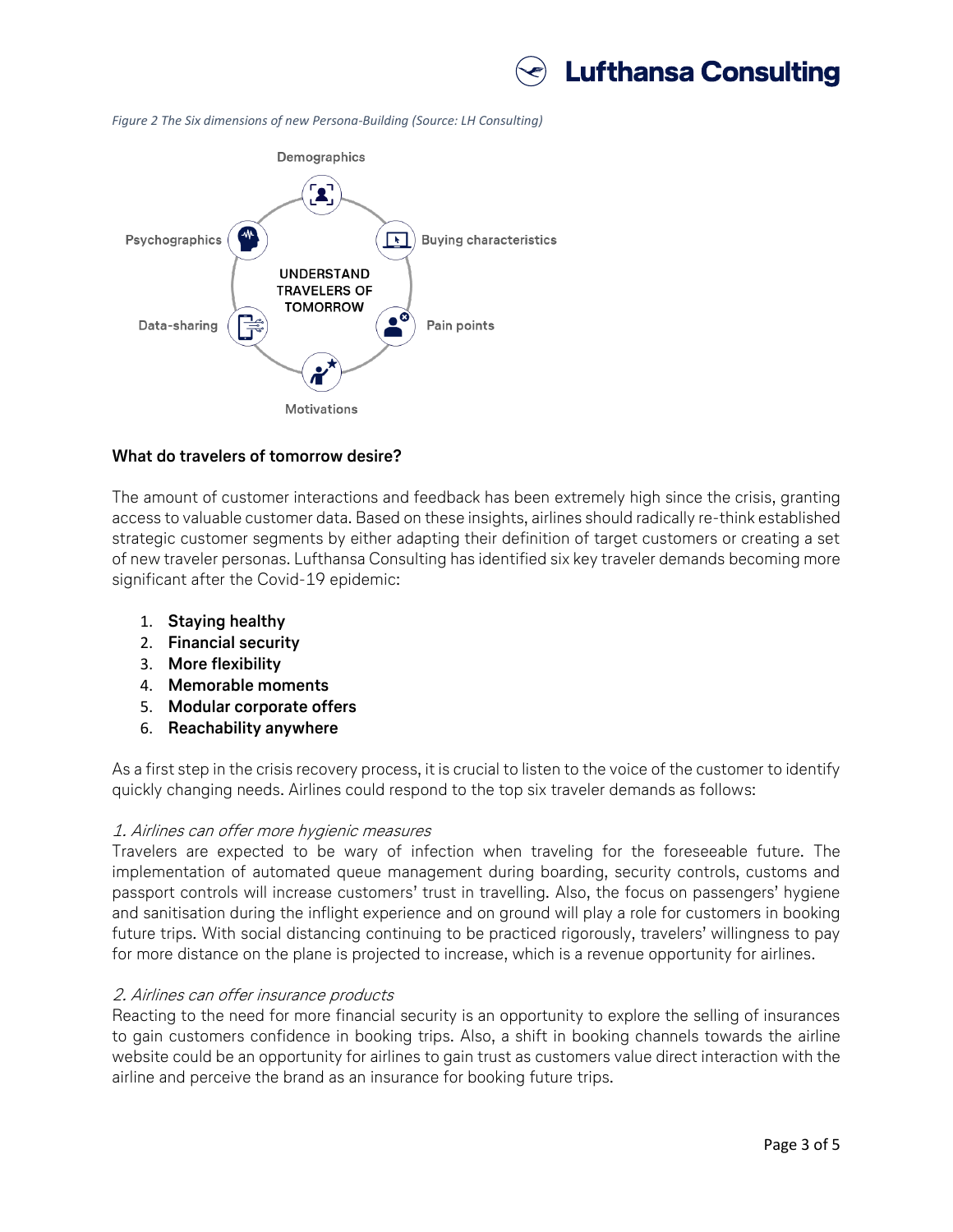

### 3. Airlines can offer relevant products

Customers will require more flexibility and appreciate modular products, fulfilling their individual needs. The willingness-to-pay for selected services is expected to be higher than for full-fledged bundled fares, for example optional flexible fare conditions across all booking classes.

#### 4. Airlines can offer inspirational packages

People have been under lock-down for a long period and their daily life has been restricted. Therefore, a response to the need to create moments is an opportunity to capitalize on inspirational offers, especially in the leisure segment. Examples could be inspirational packages with a focus on well-being and relaxation.

#### 5. Airlines can offer B2B ancillaries

In a recent study by the Global Business Travel Association, 80% of travel managers surveyed indicated they would shift to alternative solutions to flying for business trips. This is particularly true as the crisis delivers experience on the scope for remote work and digital communication $^3$ . Hence, future revenue management strategies should consider personalization for B2B segments, creating business travel incentives through more modular corporate fare offers. Options to play with could be lounge access, refundability, changeability of the ticket and seat reservation.

#### 6. Airlines can focus on digital excellence

Despite the lockdown, airlines can reach out to passengers offering individualized content, services and products via digital touch-points. Enhancing digital services, e.g. self-services or mobile services, is essential to trigger customer interaction as research of the Lufthansa Innovation Hub has shown that airline app downloads are quickly rising despite the remaining travel restrictions<sup>4</sup>.



#### *Figure 3 Top six traveler demands & airline response options (Source: LH Consulting)*

# **How can these ideas drive long-term sustainability after the crisis?**

Lufthansa Consulting's research has shown that light personalization through greater variety in persona-specific bundles and broader ancillary offers unlocks additional potential of up to 8% increase of fare-related revenues. Airlines could leverage the concept of static fare bundles by introducing market-specific bundles of services at different prices. This builds on the recent trend of "basic economy" fares without checked baggage, creating a broader product portfolio.

 $\overline{\phantom{a}}$ <sup>3</sup> <https://www.gbta.org/blog/coronavirus-is-decimating-entire-global-travel-industry-travel-comes-to-a-halt-across-the-globe/>

<sup>4</sup> <https://travelandmobility.tech/how-long-will-the-coronavirus-torture-the-travel-industry/>